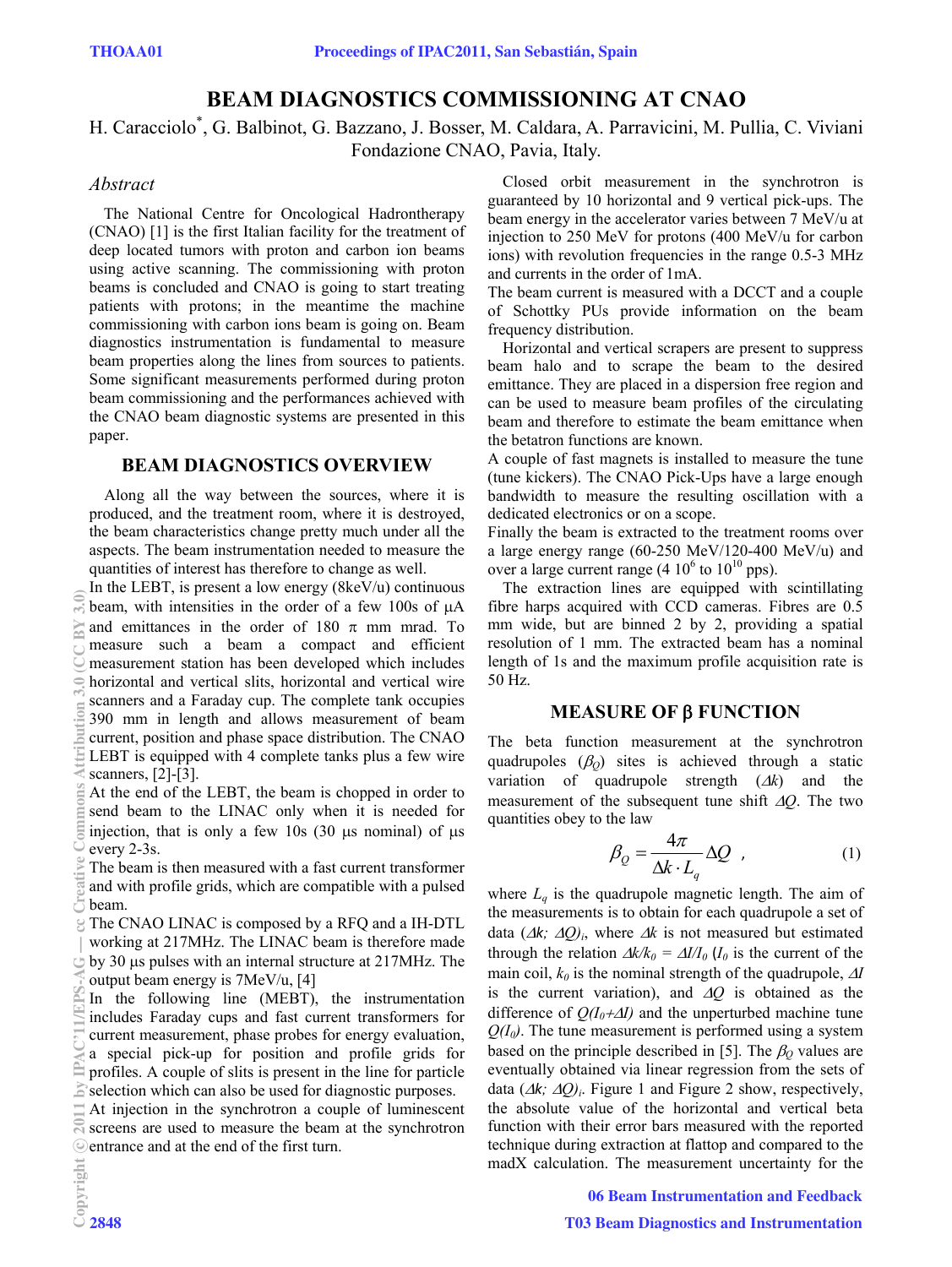two sets of data is approximately  $\pm$  1m and depends on the tune measurement uncertainty and the statistics collected.



Figure 1: Absolute value of horizontal beta function along the synchrotron ring at extraction.



Figure 2: Absolute value of vertical beta function along the synchrotron ring at extraction.

### **AMORPHOUS SILICON DETECTOR**

Just upstream of the CNAO extraction magnetic septum, a detector is installed to monitor particle that are lost on the septum coil. This detector is made of hydrogenated amorphous silicon (a-Si:H [6]) and the prototype was produced at "Institut de Microtechnique" (EPFL, Switzerland) under CNAO specifications. The sensor thickness is 5  $\mu$ m, deposited on a 500  $\mu$ m glass substrate. Figure 3 shows the detector mechanics on left and the cross section layout with all layers, on the right. The noise current is in the order of 2e-10A with -1V of polarization and it is due to the pair generation-recombination effect in the depletion zone. The detector has been tested with proton beams at the isocentre to evaluate its performances. Figure 4 depicts the total charge collected versus the polarization voltage. Being the beam fixed, the effect of increasing the detector reverse voltage is to improve the collection efficiency of the generated charge into the depletion zone. The beam on the detector is 173.3MeV with 2e8 protons and the detector polarization voltage is -1V. As explained at the beginning of the present paragraph this detector is foreseen to be used, not at the isocentre but rather in the shadow of the extraction septum where only a small fraction of the extracted beam intensity is foreseen to be lost. Therefore in order to test

#### 06 Beam Instrumentation and Feedback

### T03 Beam Diagnostics and Instrumentation 2849



Figure 3: Detector mechanical assembly Fig. 3 (a), and detector cross section layout Fig. 3 (b)



Figure 4**:** Detector generated total charge versus its reverse voltage.



Figure 5**:** Total collected charge versus fraction of beam hitting the detector.100% corresponds to 2e9 protons.

the reading resolution of the system, the beam was set at maximum energy and then the number of particles has been progressively reduced. Figure 5 represents the collected charge varying the number of particles with proton at 250 MeV using a polarization of -1V. Full beam on the detector is 2e9 protons (nominal maximum full beam in synchrotron is 1e10 protons, but however the detector installed on septum is never hit by 2e9 particles during the extraction). It can be noted that the detector is able to measure even the minimum number of particles at maximum beam energy, and plotting the total charge generated in function of the total number of particles,